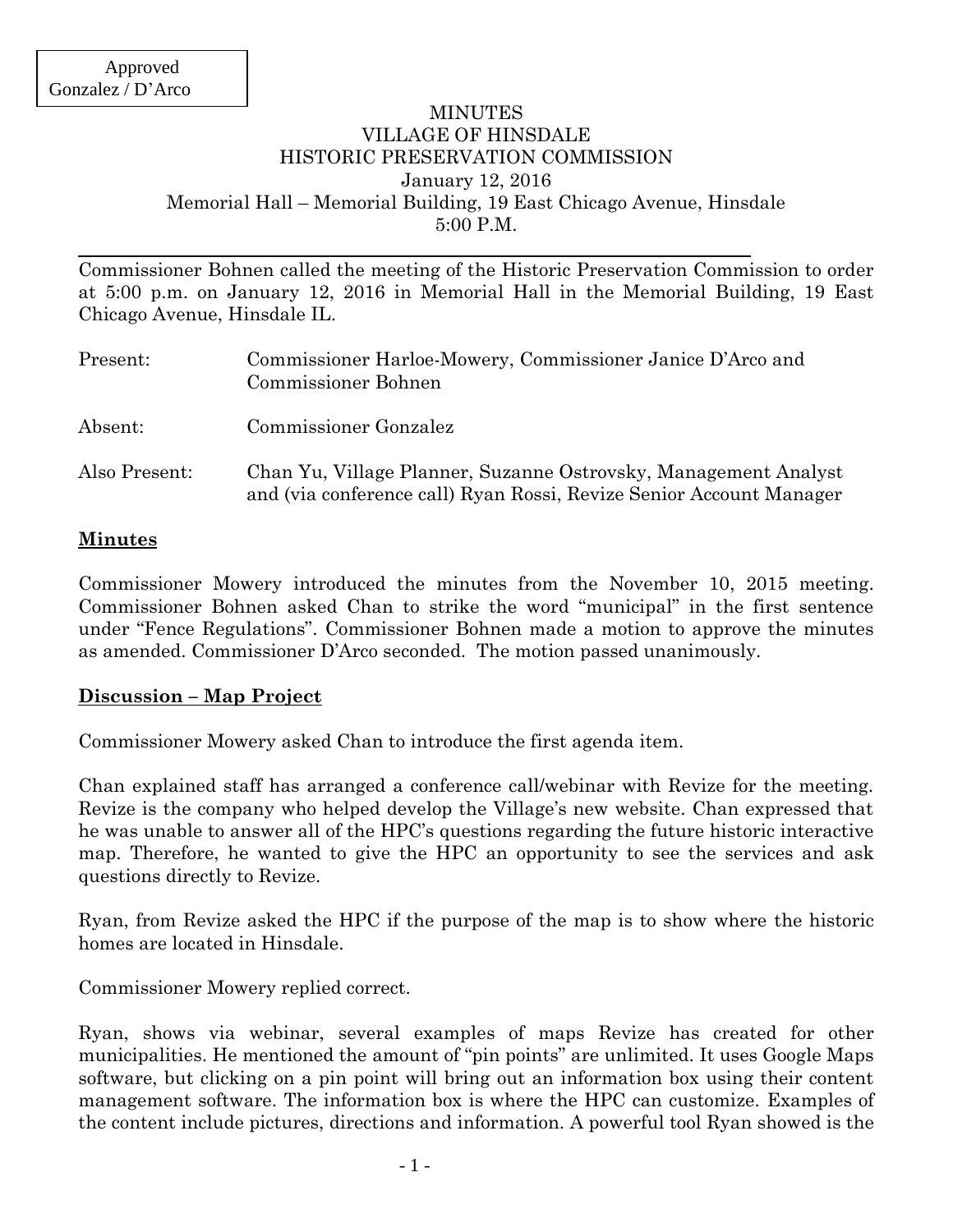map expand button. By clicking it, it opens up a new tab with a full screen of the map, with all the other additional maps the Village may have on the bottom of the screen.

Suzanne asked Ryan if he could show examples of other municipalities that have images they uploaded, to get an idea of what they look like.

Ryan could not think of any at the moment. However, he explained again the content management software allows for full customization.

Commissioner Mowery asked if the image can be directly from Google Maps (street view).

Ryan replied it is an option to use the photo from its street view function.

Commissioner Mowery explained since this is in the early stages, why not use what is shown on Google.

Ryan replied yes, some choose this, and some choose to use their own images.

Commissioner Mowery explained the HPC does have additional information they'd like help with.

Commissioner D'Arco asked how long it takes to setup this portion of the page.

Ryan replied it would take a day or two; but the timing is more dependent on the information collection process on the Village's end.

Commissioner D'Arco asked so the HPC would essentially just need to send a database.

Commissioner Mowery reviewed that the information collected by the HPC is about 75% completed.

Additional discussion in regards to the spreadsheet "data" collection ensued.

Suzanne asked Ryan, in terms of process, would Revize set this up for the Village; and would it be visible prior to publishing on the web.

Ryan responded he is pretty sure that is the case.

Suzanne mentioned that she spoke with Thomas (Revize liaison to Village) and that was the case. Further, Thomas also indicated this service is part of the contract with the Village, at no additional cost.

Ryan reiterated a map, as shown is not a problem. The only way a fee would be necessary is if it was truly custom and a unique webpage.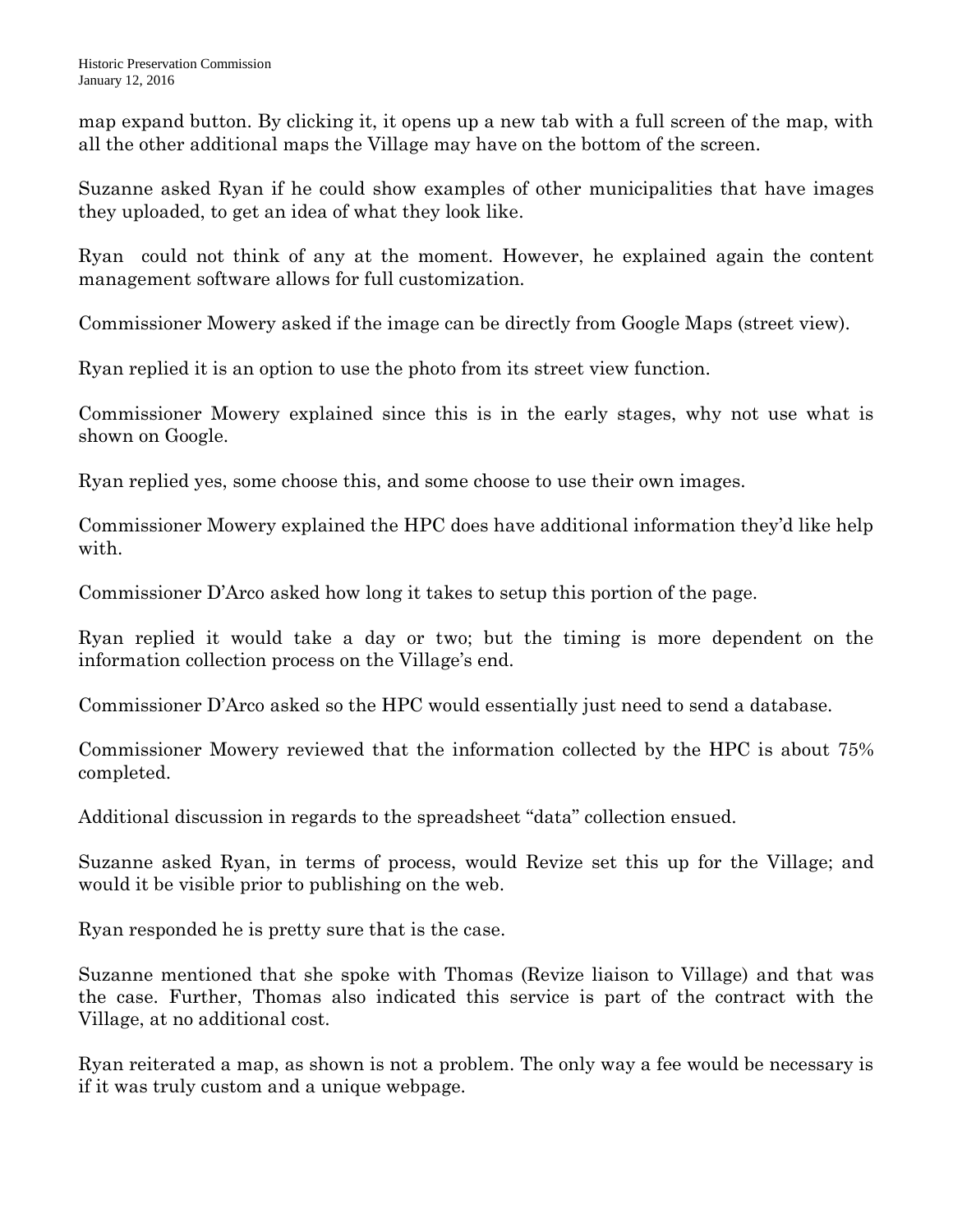Suzanne asked if staff is responsible for populating the map.

Ryan replied yes, the pin points are by the Village.

Chan asked if the data pin points are referenced through an Excel spreadsheet.

Ryan responded he is not 100 percent sure, but will ask Thomas for confirmation.

Commissioner Mowery asked if the Village has any maps on its website, utilizing the tools as shown today.

Suzanne responded no, but it may in the future understanding how easy it is now.

Commissioner D'Arco expressed concern over the quality of the pictures sometimes displayed by Google street view. For example, some photos may have objects blocking the view of the house. However, she also understands how much time it would take to use individual photos.

Commissioner Mowery asked if the HPC or Village needs permission from the homeowner to display their home on the website.

Suzanne replied that is an interesting question, since Google is essentially doing it. She also recommended possibly sending the homeowner a notification letter.

Commissioner D'Arco asked for clarification of what staff needs to do and what Revize will do.

Ryan clarified that the HPC/ Village will essentially provide the data and Revize will provide the map.

Commissioner Bohnen asked Suzanne, if the HPC explores third party vendors, such as the Dwelling Society, and if it's as easy to integrate into the website.

Suzanne replied yes, according to Revize, any third party site can be done through "iframe", which essentially integrates into the rest of the webpage.

Ryan verified correct, Revize can embed the code into the webpage.

Additional discussion in regards to software and browser compatibility ensued.

Suzanne reiterated what Ryan reviewed is a free service. She also reviewed a third party company called Dwelling Society, referred by Commissioner Bohnen. She mentioned a few notes while exploring its website; 1) it's content heavy, 2) the interactive map is also Google based, but maps homes in the Chicagoland region and 3) there is an area where people can comment on the home, mimicking a social network site.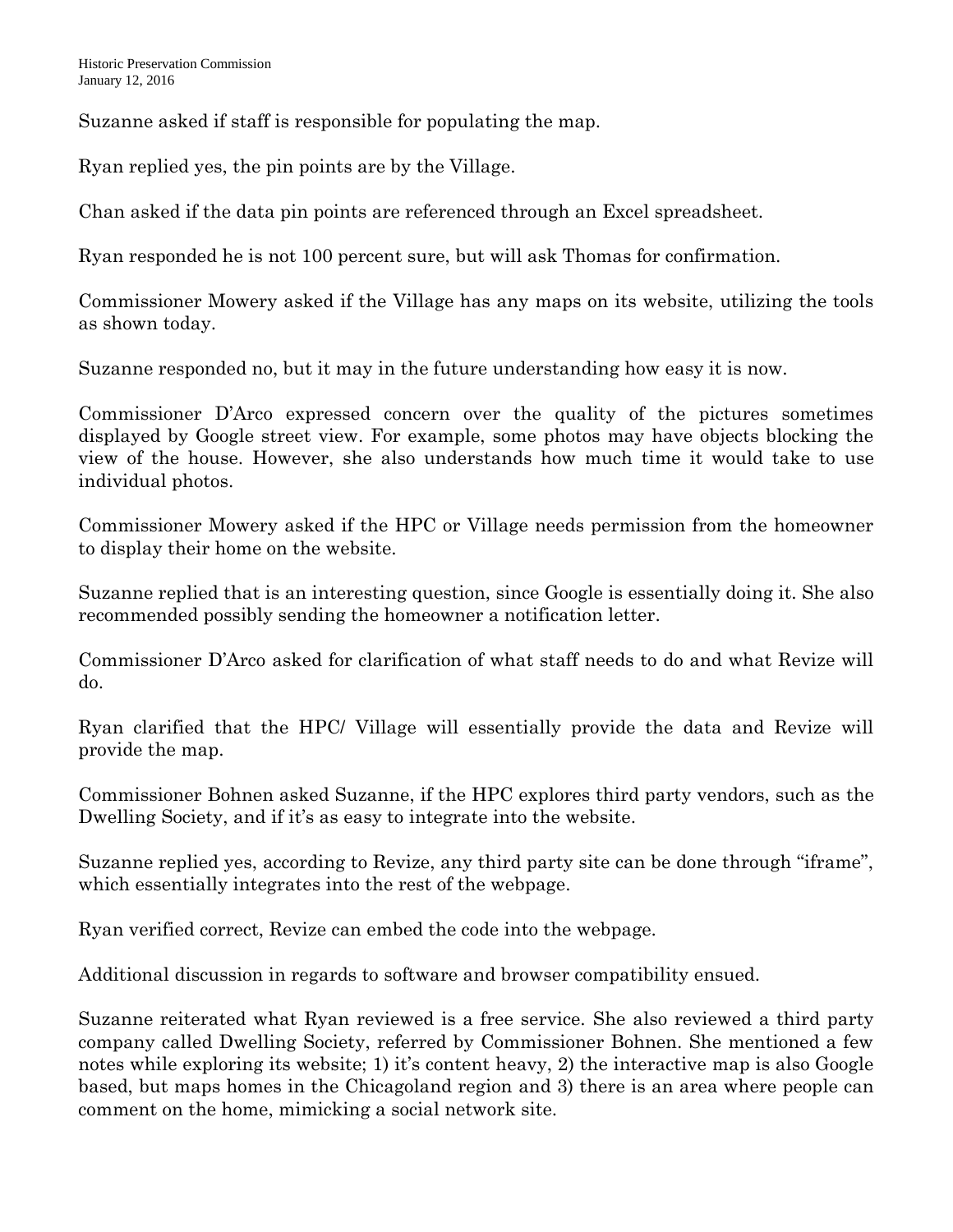Commissioner Bohnen expressed that he is not a particular fan of "Zestimates" or Zillow, as shown in the Dwelling Society website.

Suzanne also pointed out the ability for anyone to comment on the home, may result in losing focus on the message the HPC would like to convey through the webpage.

Commissioner Bohnen explained his concern of the website is to keep it academic, rather than a real estate site.

Commissioner Mowery agreed.

Commissioner Bohnen expressed that the Dwelling Society does not give the feel that he's looking for.

Commissioner Mowery agreed, and added the platform that Ryan presented is a step in the right direction to get something up and running. Perhaps, since it will likely be an ongoing project, the Historic Society may be willing to add information, as presented in the "map and tour" website Suzanne showed.

Suzanne showed one last example of an interactive map that Oak Park uses for its historic landmarks. She mentioned that the format is the same as what Ryan showed in the webinar.

Commissioner Mowery said perfect, and believes it's a great start for the webpage. She asked Suzanne who's been working on the current Village website.

Suzanne responded, the new website features easy edits by staff, including Chan and herself who have access to update it.

Chan stated that he's expressed early on that he's happy to compile the data from the HPC into a master sheet. And from there, Revize can geocode it into an interactive map.

Commissioner Mowery said the HPC needs to decide on what information should be provided in the text box "pop up" after a user clicks the pin point on the map.

Commissioner Bohnen replied the age and architecture style is important. There is also information from the books that may be incorporated later.

Commissioner Mowery added, we could consider adding former homeowners if he/she is a historic figure to Hinsdale.

Commissioner Bohnen agreed.

Commissioner D'Arco asked for next steps clarification, and if that includes sending a spreadsheet to Chan.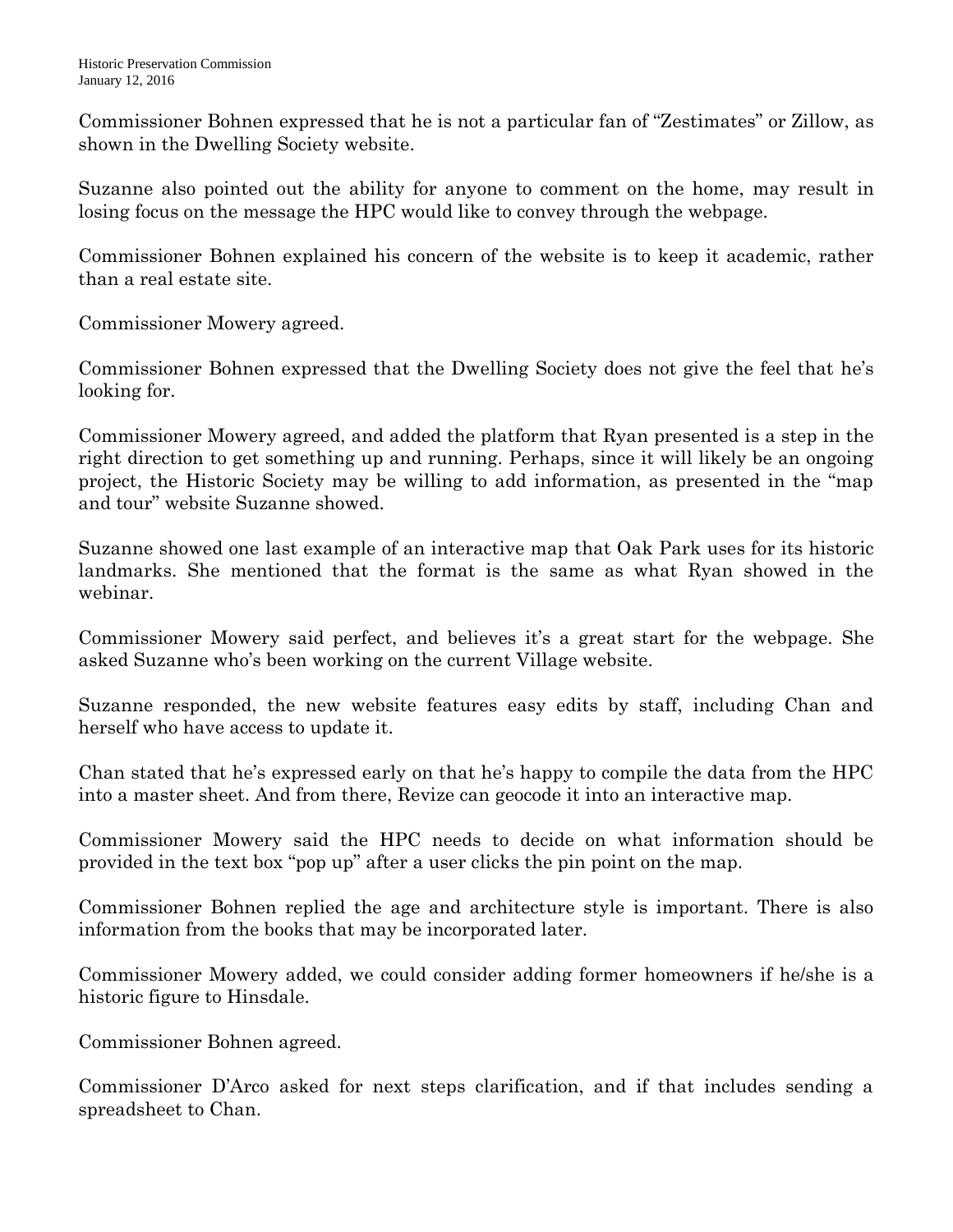Commissioner Mowery and Bohnen replied correct, send current spreadsheets to Chan.

# **Fence Regulations**

Commissioner Bohnen informed to the HPC that he appeared before the Board of Trustees, and the consensus seemed to be that fences should go back into the Zoning Code from the municipal code. Some of the Trustees felt that it made sense to have a formula for the suggested fence height. He also expressed that something as simple as this might make sense. For example, if a lot is 60 feet or less on front footage, the fence height should be set at 4 feet, with the ability to adjust for grade set at 1 foot. The 1 foot adjustment would be to the bottom of the fence. Lots 60 feet or more, would be allowed a 5 foot tall fence, with the same potential 1 foot adjustment. He believes a setback distance based on fence height would be too complicated.

Chan added front yard setbacks are based on block average.

Commissioner Bohnen reiterated that lot width based height seems appropriate from his observations and pictures. He added, a 6 foot wrought iron fence is a traditional height, and that a 5 foot fence with 1 foot adjustability for grade change will likely accomplish what needs to be done. In short, the goal is to get away from 3 foot fences.

Commissioner D'Arco asked what about the distance from the sidewalk of the fence or for homes without a sidewalk.

Commissioner Bohnen replied the lot line would be used instead. He also added driveway gates should be considered to be a foot taller than the fence, to allow for curvature or other design features.

Commissioner Mowery asked for clarification that the 1 foot adjustability reflected the bottom of the fence.

Commissioner Bohnen responded correct. Ideally, the top of the fence should stay on the same plane.

Commissioner Mowery agreed.

Additional conversation in regards to front yard fence height variations ensued.

# **Hinsdale Heritage Award**

Commissioner Bohnen introduced this item, and reviewed that the Board of Trustees may have an interest in offering small grants to historic homes. These grants would go towards projects to help maintain the homes. The maximum grant amount would be \$1,000.